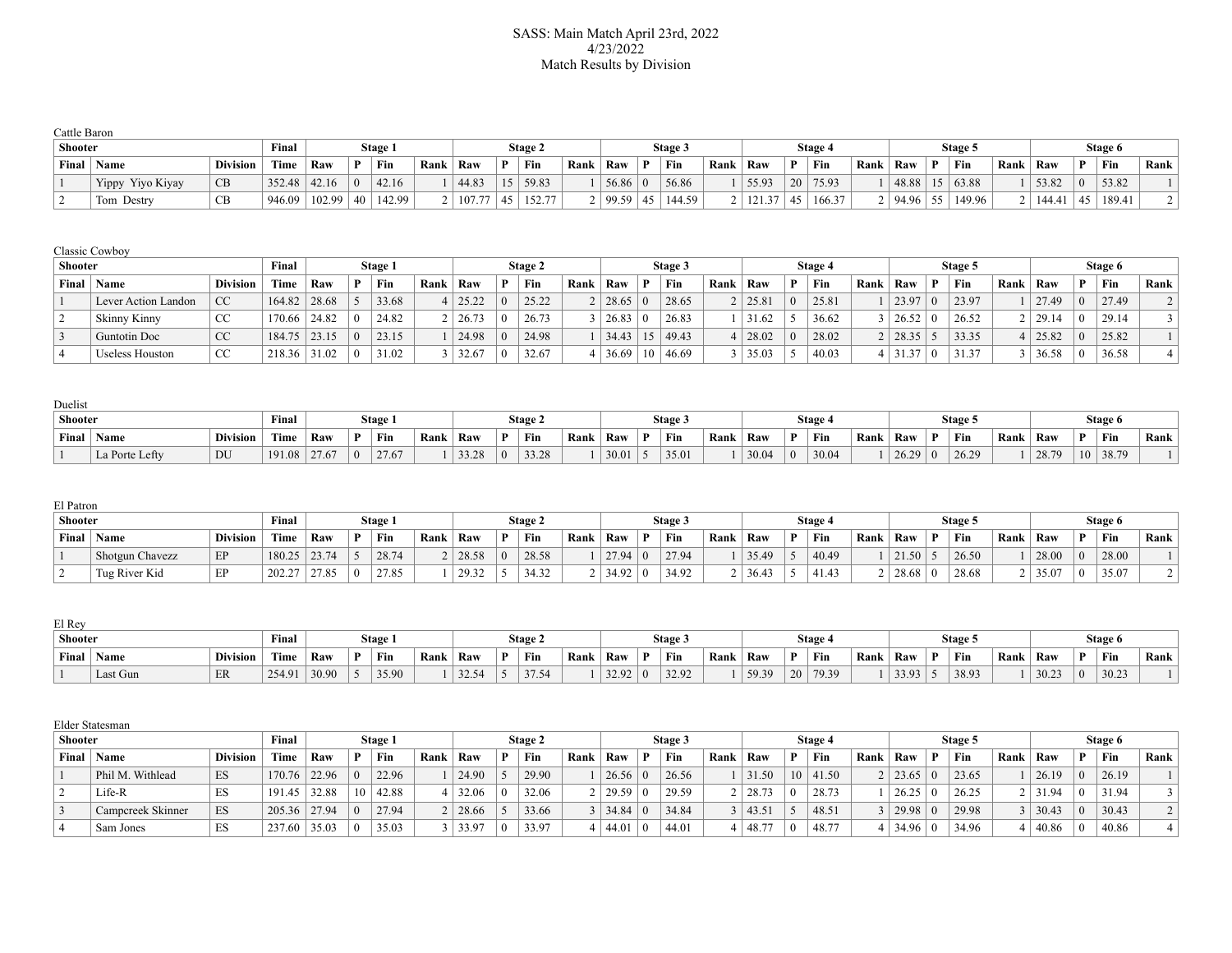Forty-Niner

| Shooter |                |                 | Final  |              |              | Stage 1          |      |       |             | Stage 2 |      |                |          | Stage 3 |      |                 |              | Stage 4       |      |       |   | Stage 5 |      |       |    | Stage 6 |      |
|---------|----------------|-----------------|--------|--------------|--------------|------------------|------|-------|-------------|---------|------|----------------|----------|---------|------|-----------------|--------------|---------------|------|-------|---|---------|------|-------|----|---------|------|
| Final   | Name           | <b>Division</b> | Time   | Raw          | $\mathbf{D}$ | Fin              | Rank | Raw   |             | Fin     | Rank | Raw            |          | Fin     | Rank | Raw             | $\mathbf{D}$ | Fin           | Rank | Raw   | D | Fin     | Rank | Raw   |    | Fin     | Rank |
|         | Nitro Joe      | FO              | 157.00 | 2217<br>44.1 |              | 22.17            |      | 27.56 |             | 32.56   |      | 26.27          | $\Omega$ | 26.27   |      | 24.13           |              | 2412<br>Z4.13 |      | 22.82 |   | 22.82   |      | 24.05 |    | 29.05   |      |
|         | One More Woody | FO              | 162.52 | 21.24        | 10           | 31.24<br>. 31.24 |      | 21.09 | $^{\prime}$ | 21.09   |      | 22.70<br>44.IV |          | 27.70   |      | $22 - 17$<br>,, |              | 28.17         |      | .67   |   |         |      | 22.65 | 10 | 32.65   |      |

|         | Frontier Cartridge Duelist |                 |        |       |    |        |      |       |         |      |       |                |         |      |       |    |                  |      |       |           |         |      |       |    |         |      |
|---------|----------------------------|-----------------|--------|-------|----|--------|------|-------|---------|------|-------|----------------|---------|------|-------|----|------------------|------|-------|-----------|---------|------|-------|----|---------|------|
| Shooter |                            |                 | Final  |       |    | Stage. |      |       | Stage 2 |      |       |                | Stage 3 |      |       |    | Stage 4          |      |       |           | Stage 5 |      |       |    | Stage 6 |      |
| Final   | $^{\dagger}$ Name          | <b>Division</b> | Time   | Raw   | D. | Fin    | Rank | Raw   | Fin     | Rank | Raw   |                | Fin     | Rank | Raw   | D. | <sup>'</sup> Fin | Rank | Raw   |           | Fin     | Rank | Raw   | D. | Fin     | Rank |
|         | Prairie Dawg               | FCD             | 255.06 | 34.92 |    | 34.92  |      | 38.13 | 38.13   |      | 46.15 | $\overline{0}$ | 46.15   |      | 44.74 |    | 44.74            |      | 42.40 | $\perp$ 0 | 42.40   |      | 48.72 |    | 48.72   |      |

#### Gunfighter

| ------------- |                     |                 |       |       |              |         |      |      |             |      |       |         |      |                |          |              |      |     |              |                                       |      |                 |              |         |      |
|---------------|---------------------|-----------------|-------|-------|--------------|---------|------|------|-------------|------|-------|---------|------|----------------|----------|--------------|------|-----|--------------|---------------------------------------|------|-----------------|--------------|---------|------|
| Shooter       |                     |                 | Final |       |              | Stage 1 |      |      | Stage 2     |      |       | Stage 3 |      |                |          | <b>Stage</b> |      |     |              | Stage:                                |      |                 |              | Stage 6 |      |
| Final         | $\blacksquare$ Name | <b>Division</b> | Time  | Raw   | $\mathbf{D}$ | Fin     | Rank | Raw  | Fin         | Rank | ' Raw | Fin     | Rank | Raw            |          | Fin          | Rank | Raw | $\mathbf{r}$ | Fin                                   | Rank | Raw             | $\mathbf{D}$ | Fin     | Rank |
|               | The Cumberland Kid  | GU              | 86.72 | 12.08 | $\Omega$     | 12.08   |      | 1422 | 122<br>14.2 |      | 6.60  | 16.60   |      | 16.95<br>10.7. | $\Omega$ | 6.95         |      | 122 |              | $\lambda$ $\Delta$ $\lambda$<br>13.34 |      | 13.53<br>1.0.0. |              | 13.53   |      |

| Lady Duelist   |             |                 |        |                 |              |         |      |       |              |             |      |       |              |         |      |       |              |         |      |                |   |         |      |       |          |         |      |
|----------------|-------------|-----------------|--------|-----------------|--------------|---------|------|-------|--------------|-------------|------|-------|--------------|---------|------|-------|--------------|---------|------|----------------|---|---------|------|-------|----------|---------|------|
| <b>Shooter</b> |             |                 | Final  |                 |              | Stage 1 |      |       |              | Stage 2     |      |       |              | Stage 3 |      |       |              | Stage 4 |      |                |   | Stage 5 |      |       |          | Stage 6 |      |
| Final          | <b>Name</b> | <b>Division</b> | Time   | Raw             | $\mathbf{D}$ | Fin     | Rank | Raw   | $\mathbf{D}$ | $\perp$ Fin | Rank | Raw   | $\mathbf{D}$ | Fin     | Rank | Raw   | $\mathbf{D}$ | ' Fin   | Rank | Raw            | D | Fin     | Rank | Raw   | D        | Fin     | Rank |
|                | Blue Hare   | LD              | 247.02 | $ 40.42\rangle$ | $^{\circ}$   | 40.42   |      | 38.22 |              | 38.22       |      | 42.88 |              | 42.88   |      | 42.60 |              | 47.60   |      | $35.76 \mid 0$ |   | 35.76   |      | 42.14 | $\Omega$ | 42.14   |      |

## Lady Fortyniner

| Shooter |                 |                 | <b>Final</b>              |       |              | Stage 1 |      |               |    | Stage 2 |      |       |        | Stage . |      |       |    | Stage . |      |       | Stage. |      |       |                | Stage 6 |      |
|---------|-----------------|-----------------|---------------------------|-------|--------------|---------|------|---------------|----|---------|------|-------|--------|---------|------|-------|----|---------|------|-------|--------|------|-------|----------------|---------|------|
| Final   | Name            | <b>Division</b> | <b>CONTRACTOR</b><br>Time | Raw   | $\mathbf{D}$ | Fin     | Rank | Raw           |    | Fin     | Rank | ` Raw | $\sim$ | Fin     | Rank | Raw   |    | Fin     | Rank | Raw   | Fin    | Rank | Raw   | $\mathbf{D}$   | Fin     | Rank |
|         | Dead Shot Daisy | -               | 282.50                    | 25.78 |              | 30.78   |      | 1215<br>31.21 | 20 | 51.51   |      | 30.4. | 15     | 45.47   |      | 28.91 | 25 | 53.91   |      | 29.00 | 44.00  |      | 41.83 | $\overline{1}$ | 56.83   |      |

| Pale Rider |                   |                 |        |       |           |         |      |       |    |                |      |       |              |         |      |       |                 |         |      |       |        |      |       |              |         |      |
|------------|-------------------|-----------------|--------|-------|-----------|---------|------|-------|----|----------------|------|-------|--------------|---------|------|-------|-----------------|---------|------|-------|--------|------|-------|--------------|---------|------|
| Shooter    |                   |                 | Final  |       |           | Stage 1 |      |       |    | <b>Stage 2</b> |      |       |              | Stage 3 |      |       |                 | Stage 4 |      |       | Stage: |      |       |              | Stage 6 |      |
| Final      | Name              | <b>Division</b> | Time   | Raw   | D.        | Fin     | Rank | Raw   | D. | Fin            | Rank | Raw   | $\mathbf{D}$ | Fin     | Rank | Raw   | D               | Fin     | Rank | Raw   | Fin    | Rank | Raw   | $\mathbf{D}$ | Fin     | Rank |
|            | Thunder Creek Kid | PR              | 205.33 | 29.61 | $\mid$ () | 29.61   |      | 32.47 |    | 32.47          |      | 33.18 |              | 33.18   |      | 35.72 | 10 <sup>1</sup> | 45.72   |      | 29.84 | 29.84  |      | 34.51 |              | 34.51   |      |

### Pale Rider Gunfighter

| Shooter |                  |                 | Final         |       |              | Stage 1 |      |                |                      | Stage 2        |      |              |          | Stage 3 |      |       |              | Stage . |      |       |    | Stage: |      |                |              | Stage 6 |      |
|---------|------------------|-----------------|---------------|-------|--------------|---------|------|----------------|----------------------|----------------|------|--------------|----------|---------|------|-------|--------------|---------|------|-------|----|--------|------|----------------|--------------|---------|------|
| Final   | $\mathbb{N}$ ame | <b>Division</b> | Time          | Raw   | $\mathbf{D}$ | Fin     | Rank | Raw            | $\mathbf{D}$         | ' Fin          | Rank | Raw          |          | Fin     | Rank | Raw   | $\mathbf{D}$ | Fin     | Rank | Raw   | n. | Fin    | Rank | Raw            | $\mathbf{D}$ | Fin     | Rank |
|         | Ole Rattlesnake  | PRG             | 211.70<br>211 | 26.63 |              | 31.63   |      | 22.22<br>32.22 | 10 <sup>1</sup><br>. | 12.22<br>42.22 |      | 221<br>22.11 | $\Omega$ | 32.11   |      | 39.97 |              | 44.97   |      | 29.59 |    | 29.59  |      | 21.27<br>ے ۔ د |              | 31.27   |      |

# Senior

| Shooter |              |                     | <b>Final</b>       |               |              | Stage 1 |      |       |   | <b>Stage 2</b> |      |       |          | Stage 3 |      |       |          | <b>Stage</b>   |      |      |   | Stage.      |      |       |              | Stage 6 |      |
|---------|--------------|---------------------|--------------------|---------------|--------------|---------|------|-------|---|----------------|------|-------|----------|---------|------|-------|----------|----------------|------|------|---|-------------|------|-------|--------------|---------|------|
| Final   | <b>Name</b>  | <b>Division</b>     | Time               | Raw           | $\mathbf{D}$ | ` Fin   | Rank | Raw   | D | Fin            | Rank | Raw   |          | Fin     | Rank | Raw   | D.       | Fin            | Rank | Raw  | D | Fin         | Rank | Raw   | $\mathbf{D}$ | Fin     | Rank |
|         | Rowdy Bishop | $_{\rm CE}$<br>نلاف | 1272<br>$1 \leq l$ | $\sim$ $\sim$ |              | 18.70   |      | 21.16 |   | 21.16          |      | 24.43 | $\Omega$ | 24.43   |      | 23.03 | $\Omega$ | 23.93<br>ر . ب |      | 18.7 |   | 187'<br>10. |      | 20.34 |              | 20.34   |      |